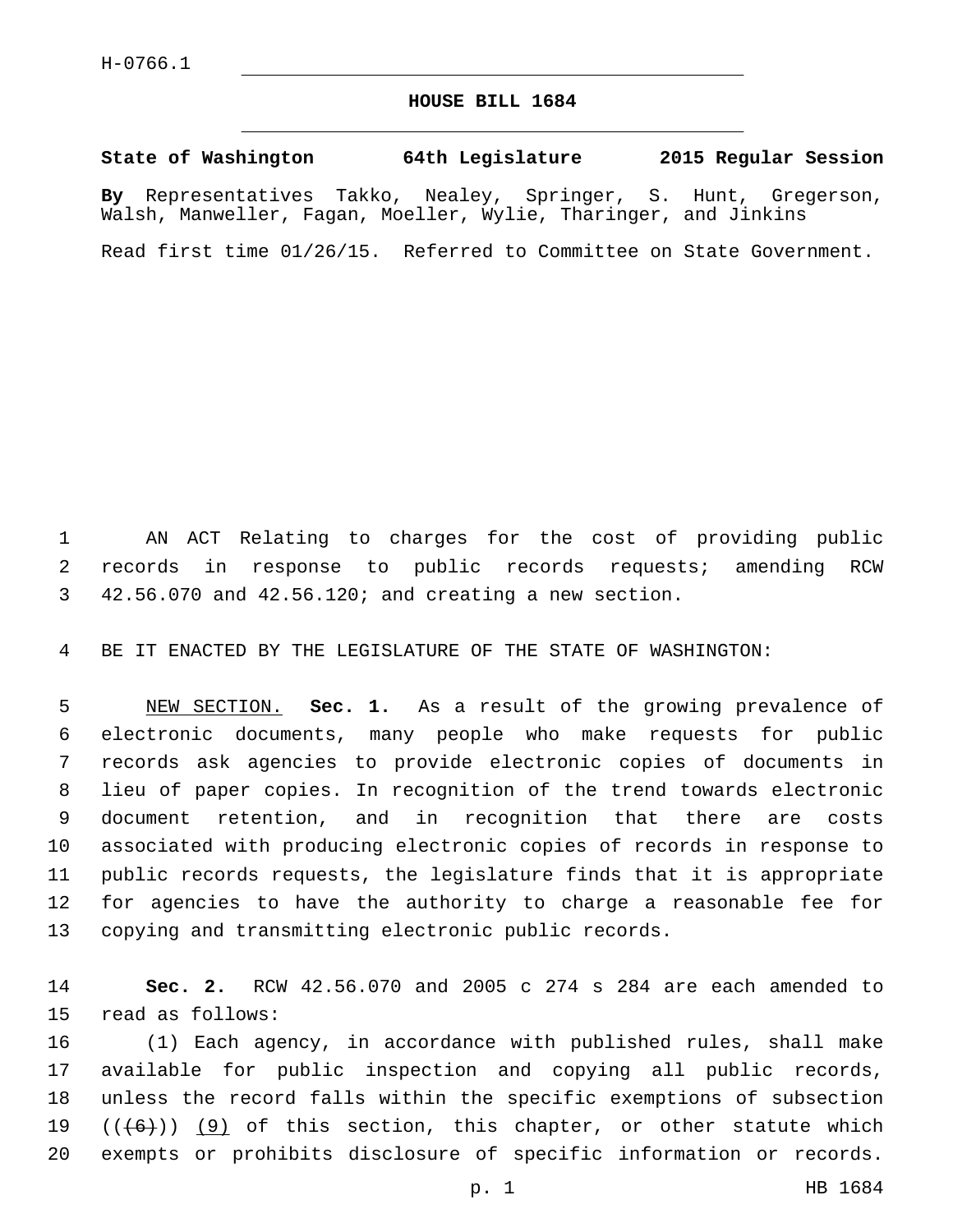To the extent required to prevent an unreasonable invasion of personal privacy interests protected by this chapter, an agency shall delete identifying details in a manner consistent with this chapter when it makes available or publishes any public record; however, in 5 each case, the justification for the deletion ((shall)) must be 6 explained fully in writing.

 (2) For informational purposes, each agency shall publish and maintain a current list containing every law, other than those listed in this chapter, that the agency believes exempts or prohibits disclosure of specific information or records of the agency. An agency's failure to list an exemption shall not affect the efficacy 12 of any exemption.

 (3) Each local agency shall maintain and make available for public inspection and copying a current index providing identifying information as to the following records issued, adopted, or 16 promulgated after January 1, 1973:

 (a) Final opinions, including concurring and dissenting opinions, 18 as well as orders, made in the adjudication of cases;

 (b) Those statements of policy and interpretations of policy, 20 statute, and the Constitution which have been adopted by the agency;

 (c) Administrative staff manuals and instructions to staff that 22 affect a member of the public;

 (d) Planning policies and goals, and interim and final planning 24 decisions;

 (e) Factual staff reports and studies, factual consultant's reports and studies, scientific reports and studies, and any other factual information derived from tests, studies, reports, or surveys, 28 whether conducted by public employees or others; and

 (f) Correspondence, and materials referred to therein, by and with the agency relating to any regulatory, supervisory, or enforcement responsibilities of the agency, whereby the agency 32 determines,  $((e<sub>F</sub>))$  opines upon, or is asked to determine or opine upon, the rights of the state, the public, a subdivision of state 34 government, or of any private party.

 (4) A local agency need not maintain such an index, if to do so would be unduly burdensome, but it shall in that event:

 (a) Issue and publish a formal order specifying the reasons why and the extent to which compliance would unduly burden or interfere 39 with agency operations; and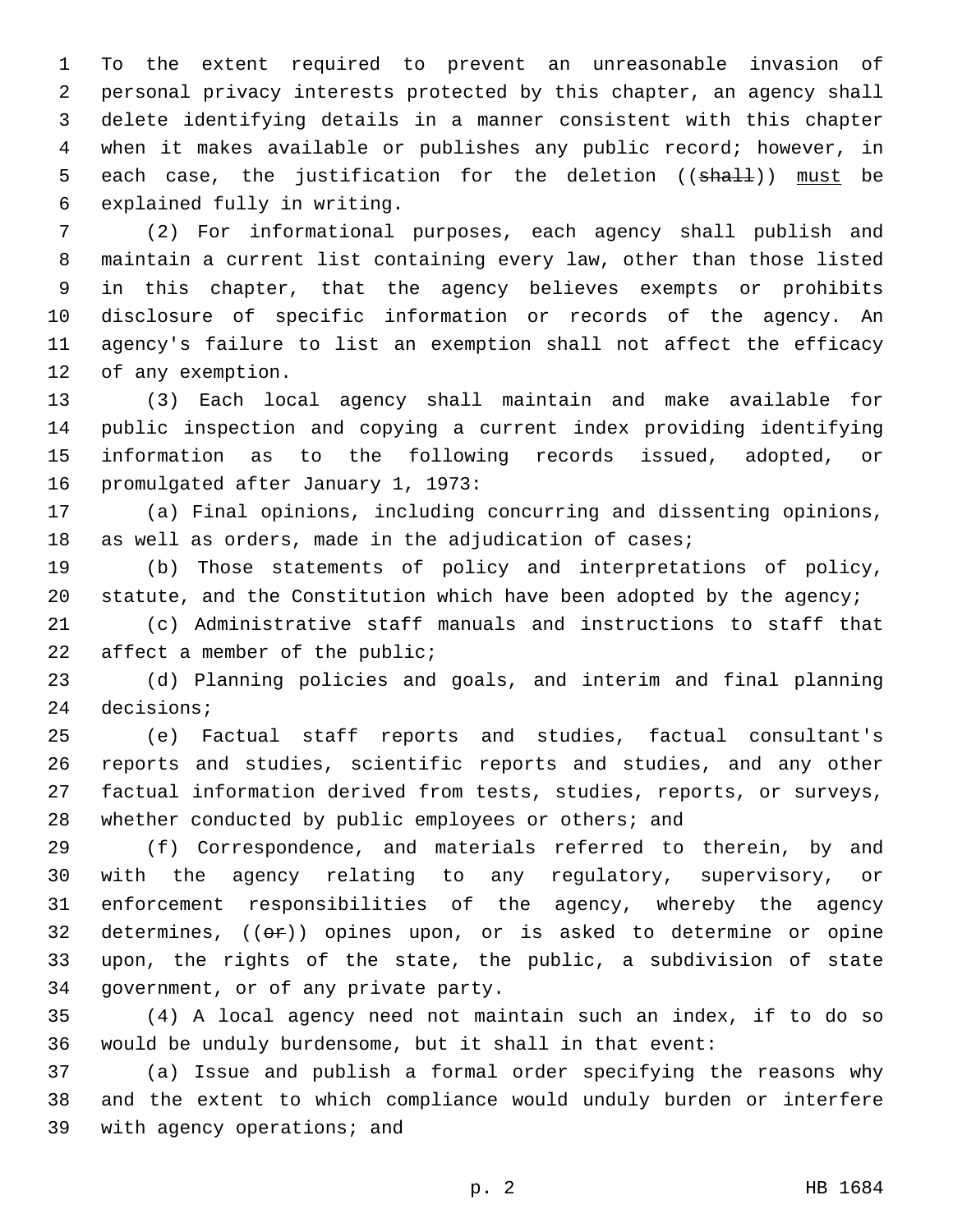(b) Make available for public inspection and copying all indexes 2 maintained for agency use.

 (5) Each state agency shall, by rule, establish and implement a system of indexing for the identification and location of the 5 following records:

 (a) All records issued before July 1, 1990, for which the agency 7 has maintained an index;

 (b) Final orders entered after June 30, 1990, that are issued in adjudicative proceedings as defined in RCW 34.05.010 and that contain an analysis or decision of substantial importance to the agency in 11 carrying out its duties;

 (c) Declaratory orders entered after June 30, 1990, that are issued pursuant to RCW 34.05.240 and that contain an analysis or decision of substantial importance to the agency in carrying out its 15 duties;

 (d) Interpretive statements as defined in RCW 34.05.010 that were 17 entered after June 30, 1990; and

 (e) Policy statements as defined in RCW 34.05.010 that were 19 entered after June 30, 1990.

20 Rules establishing systems of indexing ((shall)) must include, but not be limited to, requirements for the form and content of the index, its location and availability to the public, and the schedule for revising or updating the index. State agencies that have maintained indexes for records issued before July 1, 1990, shall continue to make such indexes available for public inspection and copying. Information in such indexes may be incorporated into indexes prepared pursuant to this subsection. State agencies may satisfy the requirements of this subsection by making available to the public indexes prepared by other parties but actually used by the agency in its operations. State agencies shall make indexes available for public inspection and copying. State agencies may charge a fee to cover the actual costs of providing individual mailed copies of indexes.33

 (6) A public record may be relied on, used, or cited as precedent by an agency against a party other than an agency and it may be invoked by the agency for any other purpose only if:

(a) It has been indexed in an index available to the public; or

 (b) Parties affected have timely notice (actual or constructive) 39 of the terms thereof.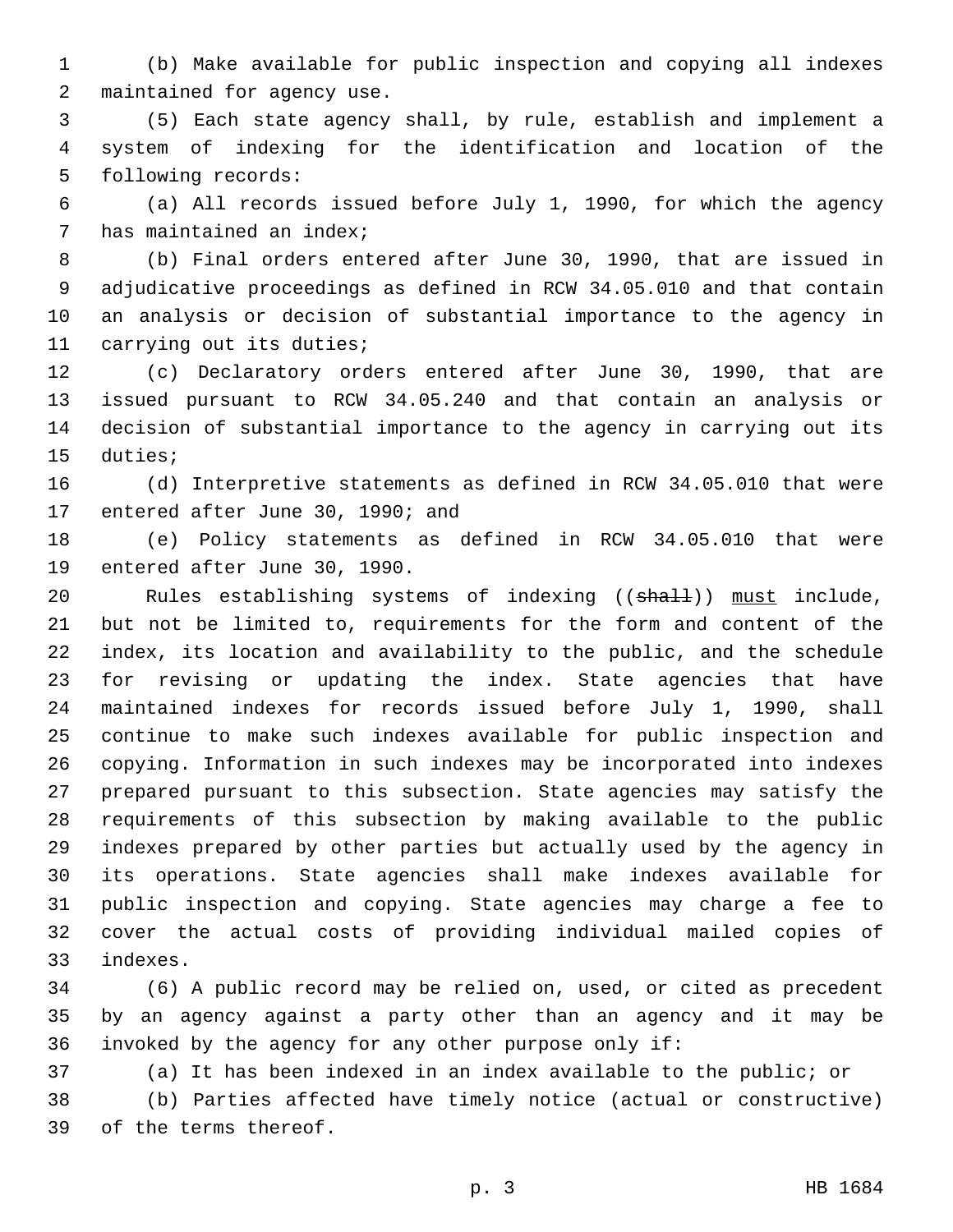(7) Each agency shall establish, maintain, and make available for 2 public inspection and copying a statement of the actual per page or per megabyte cost or other costs, if any, that it charges for 4 providing photocopies, electronic copies, or both of public records, and a statement of the factors and manner used to determine the actual per page or per megabyte cost or other costs, if any.

7 (a) In determining the actual per page or per megabyte cost for 8 providing ((photocopies)) copies of public records, an agency may 9 include all costs directly incident to copying, scanning, or 10 otherwise electronically reproducing such public records, including 11 the actual cost of the paper and the per page or per megabyte cost 12 for use of agency ((copying)) equipment. In determining other actual 13 costs for providing ((photocopies)) copies of public records, an 14 agency may include all costs directly incident to shipping or 15 transmitting such public records, including the cost of postage 16  $((\theta \cdot \mathbf{r}))$ <sub>1</sub> delivery  $((\theta \cdot \theta \cdot \mathbf{r}))$ <sub>1</sub> or transmission and the cost of any 17 container  $((\theta \cdot \mathbf{r}))_+$  envelope, or storage device used.

18 (b) In determining the actual per page or per megabyte cost or 19 other costs for providing copies of public records, an agency may not 20 include staff salaries, benefits, or other general administrative or 21 overhead charges, unless those costs are directly related to the 22 actual cost of copying the public records. Staff time to copy and 23 ((mail)) send the requested public records may be included in an 24 agency's costs.

25 (8) An agency need not calculate the actual per page or per 26 megabyte cost or other costs it charges for providing ((photocopies)) 27 copies of public records if to do so would be unduly burdensome, but 28 in that event( $(+)$ ) the agency may not charge:

29 (a) In excess of fifteen cents per page for photocopies of public 30 records or for the use of agency equipment to photocopy public 31 records ((and the actual postage or delivery charge and the cost of 32 any container or envelope used to mail));

33 (b) In excess of two cents per page to scan paper records or for 34 the use of agency equipment to make scanned electronic copies;

 (c) For the first ten megabytes of electronic data copied or transmitted in response to a request, but may charge, for each 37 megabyte of data copied or transmitted in excess of the first ten, fifteen cents per megabyte; and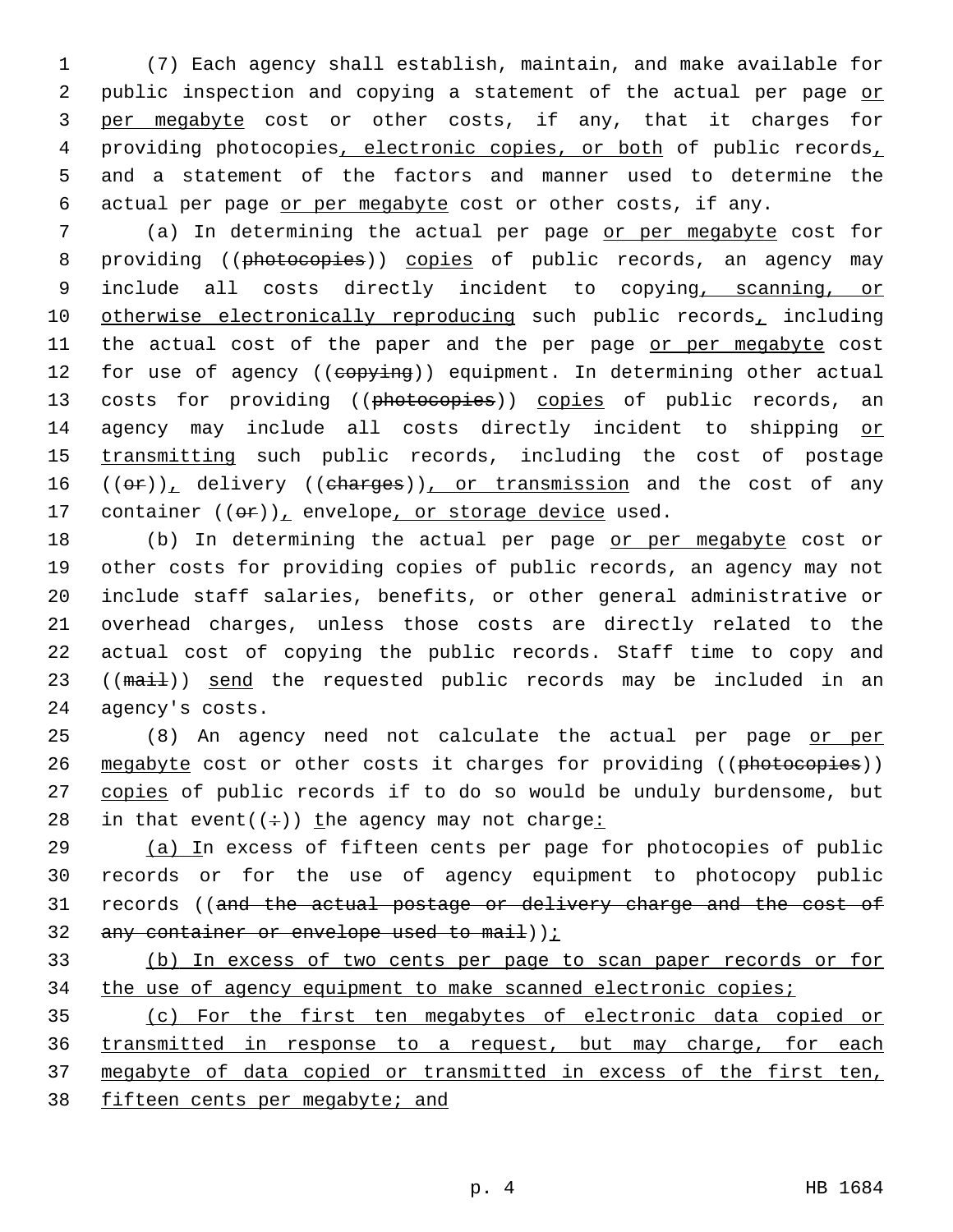1 (d) In excess of the actual cost of postage, delivery, or 2 transmission, or the cost of any container, envelope, or storage 3 device used to mail or send the public records to the requestor.

4 (9) This chapter ((shall)) may not be construed as giving authority to any agency, the office of the secretary of the senate, or the office of the chief clerk of the house of representatives to give, sell, or provide access to lists of individuals requested for commercial purposes, and agencies, the office of the secretary of the senate, and the office of the chief clerk of the house of 10 representatives ((shall)) may not do so unless specifically authorized or directed by law: PROVIDED, HOWEVER, That lists of applicants for professional licenses and of professional licensees 13 ((shall)) must be made available to those professional associations or educational organizations recognized by their professional licensing or examination board, upon payment of a reasonable charge therefor: PROVIDED FURTHER, That such recognition may be refused only for a good cause pursuant to a hearing under the provisions of 18 chapter 34.05 RCW, the administrative procedure act.

19 **Sec. 3.** RCW 42.56.120 and 2005 c 483 s 2 are each amended to read as follows:20

21  $(1)$  No fee (( $shall$ )) may be charged for the inspection of public 22 records.

23 (2) No fee ((shall)) may be charged for locating public documents 24 and making them available for copying.

 $(3)(a)$  A reasonable charge may be imposed for providing copies of public records and for the use by any person of agency equipment or equipment of the office of the secretary of the senate or the office of the chief clerk of the house of representatives to copy public 29 records, which charges ((shall)) may not exceed the amount necessary to reimburse the agency, the office of the secretary of the senate, or the office of the chief clerk of the house of representatives for its actual costs directly incident to such copying.

33 (b) Agency charges for ((photocopies shall)) copies must be 34 imposed in accordance with the actual per page or per megabyte cost 35 or other costs established and published by the agency in accordance 36 with RCW 42.56.070 (7) and (8). In no event may an agency charge a 37 per page or per megabyte cost greater than the actual per page or per 38 megabyte cost as established and published by the agency.